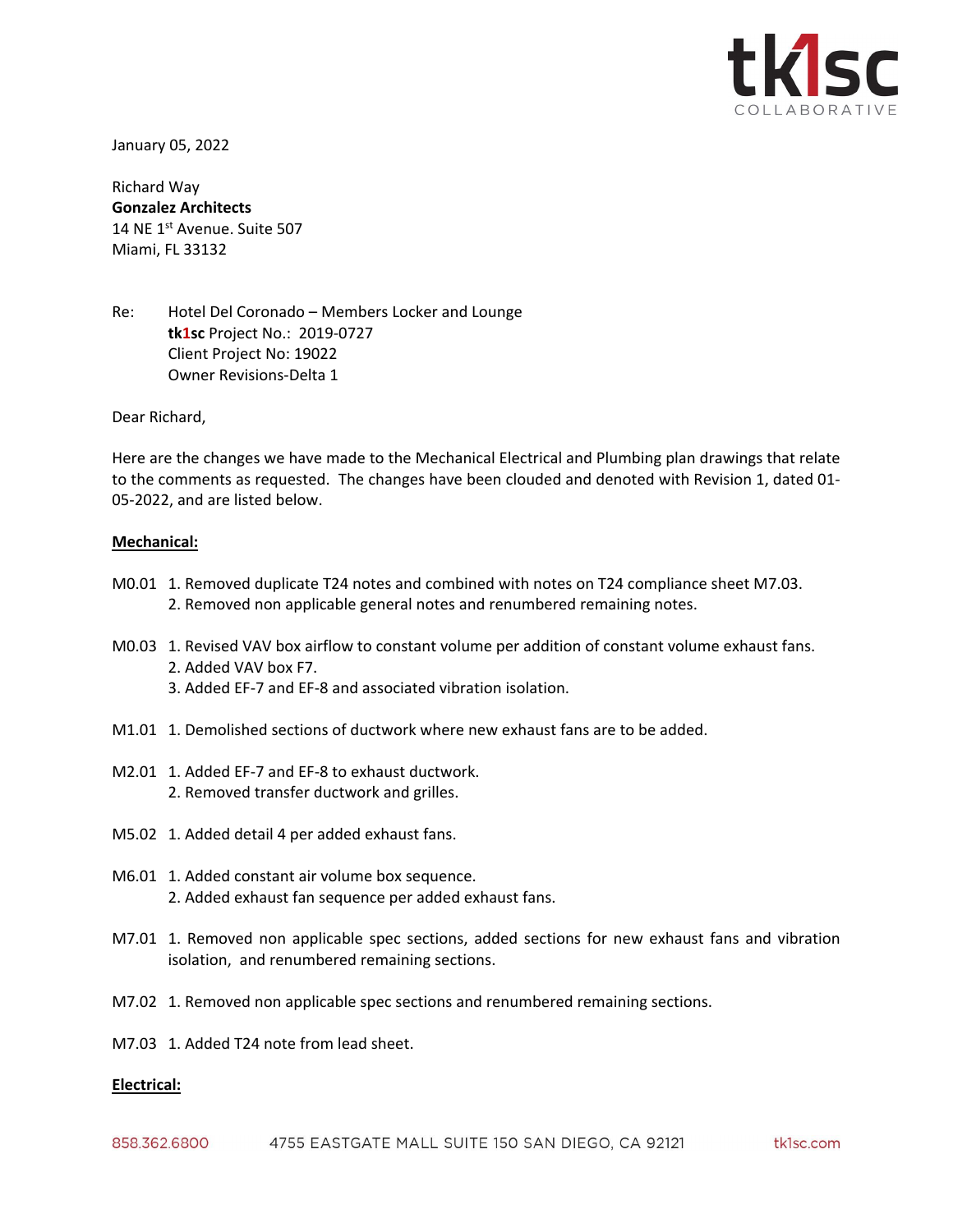

- E1.02 1. Revised (3) downlights in Yoga area to be existing to remain.
- E2.01 1. Revised Plan Note #2.
	- 2. Added Plan Notes 7 and 8.
	- 3. Added Motorized Equipment Schedule.
	- 4. Added (2) exhaust fans power and circuitry per Mechanical coordination.

5. Added power and data with associated branch circuitry in Spin Bike Storage room per Architectural revisions.

- 6. Added power and circuitry for soap dispensers in Men's and Women's restrooms.
- E2.02 1. Added Plan Note #3 to light fixture type "201". 2. Revised (3) downlights in Yoga area to be existing to remain.
- E4.02 1. Revised panel schedule FKL-2 per revisions.
- E4.03 1. Revised light fixture "201" specifications per HDC request.
- E5.01 1. Added HVAC Unit Shut Down Schematic detail #3.
- E6.03 1. Revised title 24 calculations per lighting revisions.

## **Plumbing:**

- P0.03 1. Mop sink MS-1 has been added to the Plumbing Fixture Schedule.
- P1.01 1. Revised keynote #1 to replace floor drain grate per HDC FD assessment. 2. Revised keynote #13 to remove existing generators for replace with new. 3. Revised keynote #8 to remove existing mop sink.
- P2.01 1. Revised keynote #1 to provide new floor drain grate per HDC FD assessment. 2. Revised keynote #8 to add new mop sink MS-1.

If you have any questions, or require further clarification, please do not hesitate to contact us.

Sincerely, **tk1sc**

*Phil Cord*

*Christina Souza*

Phil Cord Director - Mechanical

Christina Souza Associate - Electrical

*John Tran*

John Tran